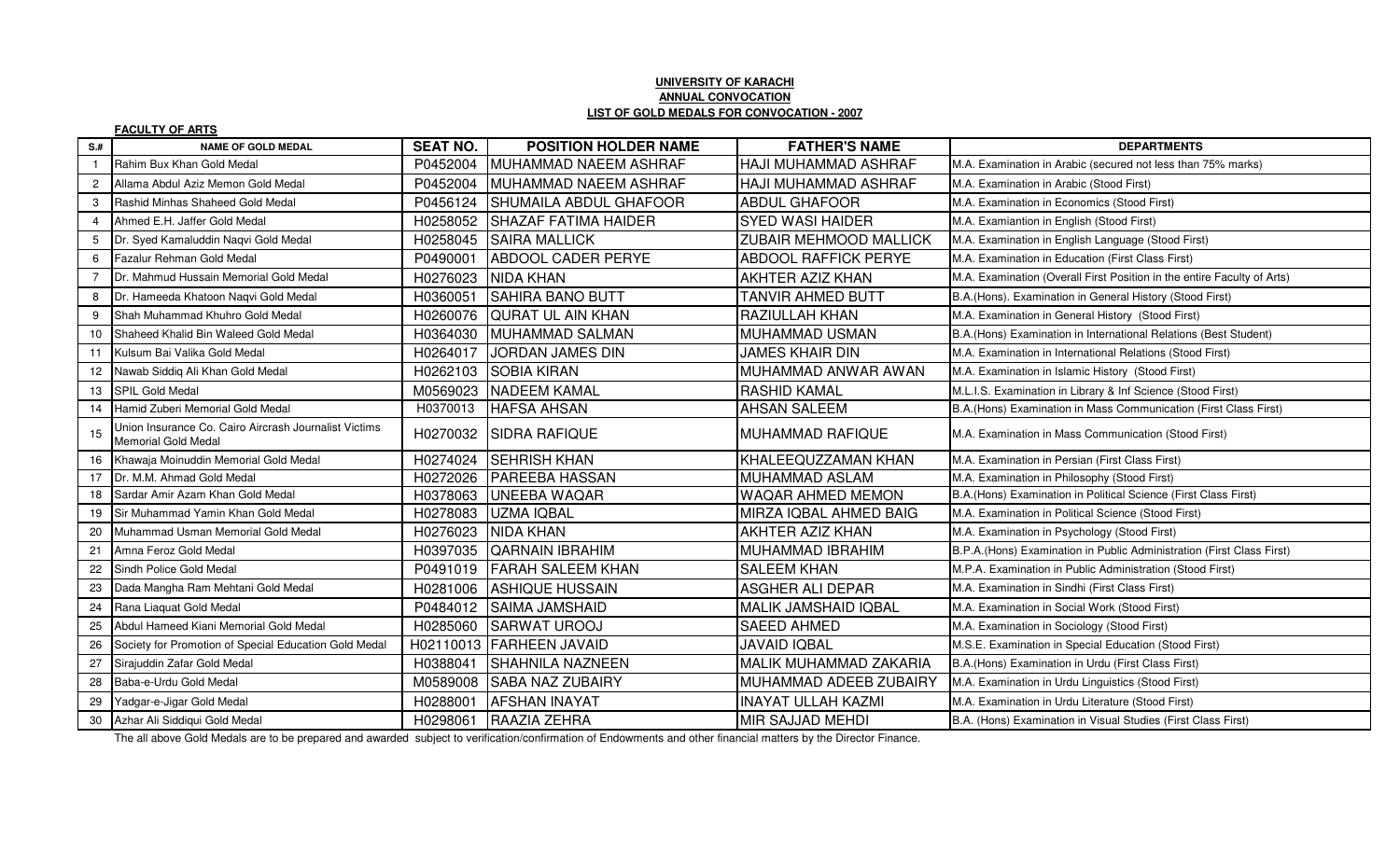|    | <b>SCIENCE</b>                                                                                                                                                                                                                  |          |                                  |                             |                                                                                                 |
|----|---------------------------------------------------------------------------------------------------------------------------------------------------------------------------------------------------------------------------------|----------|----------------------------------|-----------------------------|-------------------------------------------------------------------------------------------------|
| 31 | Mian Muhammad Shafi Gold Medal                                                                                                                                                                                                  | H0201068 | <b>RIDA AHMED</b>                | <b>SYED KHURSHEED ALI</b>   | M.Sc. Examination in Applied Chemistry (Stood First)                                            |
| 32 | Amna Feroz Gold Medal                                                                                                                                                                                                           | B0233037 | <b>MUZAMMIL ALI</b>              | MUHAMMAD YAQOOB             | First Position in Bachelor of Chemical Technology (BCT)                                         |
| 33 | Kabir Bhiemji Gold Medal                                                                                                                                                                                                        | P0403021 | <b>JUNAID KAREEM KHAN</b>        | <b>JALAL UDDIN KHAN</b>     | M.Sc. Examination in Applied Physics (Stood First)                                              |
| 34 | Syed Abid Ali Zaidi Gold Medal                                                                                                                                                                                                  | H0204021 | <b>HUMA</b>                      | <b>IKRAM</b>                | M.Sc. Examination in Biochemistry (First Class First)                                           |
| 35 | Mahmood-ul-Haque Usmani Gold Medal                                                                                                                                                                                              | H0231060 | <b>SYEDA SUMAIRA LIAQUAT</b>     | <b>SYED LIAQUAT ALI</b>     | M.Sc. Examination in Biotechnology (First Class First)                                          |
| 36 | Mrs. H.B. Qureshi Gold Medal                                                                                                                                                                                                    | P0407012 | <b>ASMA ELAHI</b>                | <b>ELAHI BAKHSH</b>         | M.Sc. Examination in Botany (Stood First)                                                       |
| 37 | Karachi Cotton Association Gold Medal                                                                                                                                                                                           | H0206123 | <b>SAMREEN</b>                   | <b>ABDUL WAHAB</b>          | M.Sc. Examination in Botany (Secured Highest Marks in Plant Pathology)                          |
| 38 | Dr. Syed Ahmed Faseeh Gold Medal                                                                                                                                                                                                | H0308031 | <b>IMRAN IQBAL</b>               | MUHAMMAD IQBAL              | B.Sc.(Hons) Examination in Chemistry (First Class First)                                        |
|    | 39 Technology Links Gold Medal                                                                                                                                                                                                  | H0308031 | <b>IMRAN IQBAL</b>               | <b>MUHAMMAD IQBAL</b>       | B.Sc.(Hons) Examination in Chemistry (First Class First)                                        |
| 40 | Najma Rizvi Gold Medal                                                                                                                                                                                                          | H0208006 | <b>AGHA ARSLAN WASIM</b>         | <b>NAJAM HUSSAIN</b>        | M.Sc. Examination in Chemistry (Stood First)                                                    |
| 41 | Begum Fahmida Shabbar Hassan Gold Medal                                                                                                                                                                                         | H0208006 | <b>AGHA ARSLAN WASIM</b>         | <b>NAJAM HUSSAIN</b>        | M.Sc. Examination in Chemistry (Stood First)                                                    |
| 42 | Dr. Syed Ahmed Faseeh Gold Medal                                                                                                                                                                                                | H0208006 | <b>AGHA ARSLAN WASIM</b>         | <b>NAJAM HUSSAIN</b>        | M.Sc. Examination in Chemistry (First Class with Highest Marks in<br>Analytical Chemistry)      |
| 43 | Universal Chemical Industries Ltd. Gold Medal                                                                                                                                                                                   | H0208082 | QURRAT UL AIN                    | MUHAMMAD MURSALEEN          | M.Sc. Examination First Class (Secured highest marks in Inorganic Chemistry                     |
| 44 | Dr. Rafat Hussain Memorial Gold Medal                                                                                                                                                                                           | H0208108 | EEN KOSAR                        | BASIR AHMED                 | M.Sc. Examination (Secured highest marks in Organic Chemistry)                                  |
| 45 | Hanif Adamjee Gold Medal                                                                                                                                                                                                        | H0208081 | <b>QURAT UL AIN</b>              | <b>ALI AKHTAR</b>           | M.Sc. Examination in Chemistry (Secured Highest Marks in Physical Chemistry)                    |
| 46 | PIBAS Gold Medal                                                                                                                                                                                                                | M0536003 | <b>ASAD HAFEEZ YOUSUFI</b>       | HAFEEZ YAR KHAN YOUSUFI     | M.C.S. Examination in Computer Science (Stood First)                                            |
| 47 | Miss Hena Ahmad Gold Medal                                                                                                                                                                                                      | H0255132 | <b>MAHWISH AKRAM</b>             | MUHAMMAD AKRAM              | M.Sc. Examination in Economics (Stood First)                                                    |
| 48 | Sabrang Gold Medal                                                                                                                                                                                                              | H0216007 | <b>AISHA NASEER</b>              | <b>MUHAMMAD NASEER</b>      | M.Sc. Examination (Overall First Position in the entire Faculty of Science)                     |
| 49 | Brooke Bond Gold Medal                                                                                                                                                                                                          | H0330028 | <b>TAHIRA MOHSIN ALI</b>         | <b>MOHSIN ALI IMANI</b>     | B.Sc.(Hons). Examination in Food Science & Technology (Stood First)                             |
| 50 | National Food Gold Medal                                                                                                                                                                                                        | H0230029 | <b>SANA WAQAR</b>                | <b>WAQAR HUSAIN</b>         | M.Sc. Examination in Food Science & Technology (First Class First)                              |
| 51 | Syed Abid Ali Zaidi Gold Medal                                                                                                                                                                                                  | P0411020 | HANAA IQBAL                      | IQBAL MUHAMMAD KHAN         | M.Sc. Examination in Genetics (First Class First)                                               |
| 52 | Karachi Cotton Association Gold Medal                                                                                                                                                                                           | P0411028 | <b>JUBLEE BANO</b>               | <b>SARDAR KHAN</b>          | M.Sc. Examination in Genetics (Secured Highest Marks in Plant Breeding)                         |
| 53 | Miss Riffat Sultana Gold Medal                                                                                                                                                                                                  | H0212027 | DANIYAL                          | <b>SARTAJ AHMED</b>         | M.Sc. Examination in Geography (Stood First)                                                    |
| 54 | Pakistan Chrome Mines Ltd. Gold Medal                                                                                                                                                                                           | H0214045 | <b>JUHAMMAD IMRAN</b>            | <b>MALIK M. AMEER NASIM</b> | M.Sc. Examination in Geology (Stood First)                                                      |
| 55 | Efroze Chemical Industries Pvt Ltd. Gold Medal                                                                                                                                                                                  | P0428002 | <b>BATOOL ABDULLAH</b>           | KHATEEB ABDULLAH            | M.Sc. Exam. in Health & Physical Education (Stood First)                                        |
| 56 | Sir Shah Muhammad Sulaiman Gold Medal                                                                                                                                                                                           | H0216007 | <b>AISHA NASEER</b>              | <b>MUHAMMAD NASEER</b>      | M.Sc. Examination in Applied Mathematics (Stood first and having<br>secured at least 80% marks) |
| 57 | Shamim Ahmed and Maqsood Ali Memorial Gold Medal                                                                                                                                                                                | H0216066 | <b>MEHRUNNISA</b>                | MUHAMMAD NEAMATULLAH        | M.Sc. Examination in Mathematics (Pure) (Stood First)                                           |
| 58 | Lady Nusrat Abdullah Haroon Gold Medal                                                                                                                                                                                          | H0219076 | <b>SANA RASHID</b>               | <b>SYED RASHID ALI</b>      | M.Sc. Examination in Microbiology (Stood First)                                                 |
| 59 | Glaxo Smith Kline Gold Medal                                                                                                                                                                                                    | H0323022 | <b>LALA RUKH YOUSUF</b>          | MUHAMMAD YOUSUF KHAN        | B.Sc.(Hons) Examination in Physiology (Stood First)                                             |
| 60 | Philips Electrical Co. of Pakistan Gold Medal                                                                                                                                                                                   | H0221131 | <b>SADAF FATIMA</b>              | <b>SYED NAZAR ABBAS</b>     | M.Sc. Examination in Physics (First Class First)                                                |
| 61 | Millwala Gold Medal                                                                                                                                                                                                             | H0224078 | <b>SYED TAUQEER AHMED HASHMI</b> | <b>SYED AFTAB AHMED</b>     | M.Sc. Examination in Statistics (First Class First)                                             |
| 62 | Dr. Haseen Fatima Memorial Gold Medal                                                                                                                                                                                           | H0326110 | <b>ZUBIA SALEEM</b>              | <b>SALEEM UDDIN</b>         | B.Sc.(Hons) Examination in Zoology (Stood First)                                                |
| 63 | Dr. Mrs. B.B. Qureshi Gold Medal                                                                                                                                                                                                | H0226089 | <b>NAZIA</b>                     | <b>ABDUL KARIM</b>          | M.Sc. Examination in Zoology (Stood First)                                                      |
| 64 | Prof. Dr. Nasima M. Tirmizi Gold Medal                                                                                                                                                                                          | H0226089 | <b>NAZIA</b>                     | <b>ABDUL KARIM</b>          | M.Sc. Examination in Zoology (First Class First)                                                |
|    | $\tau$ . The contract of the contract of the contract of the contract of the contract of the contract of the contract of the contract of the contract of the contract of the contract of the contract of the contract of the co |          | $\sim$ $\sim$ $\sim$ $\sim$      |                             |                                                                                                 |

The all above Gold Medals are to be prepared and awarded subject to verification/confirmation of Endowments and other financial matters by the Director Finance.